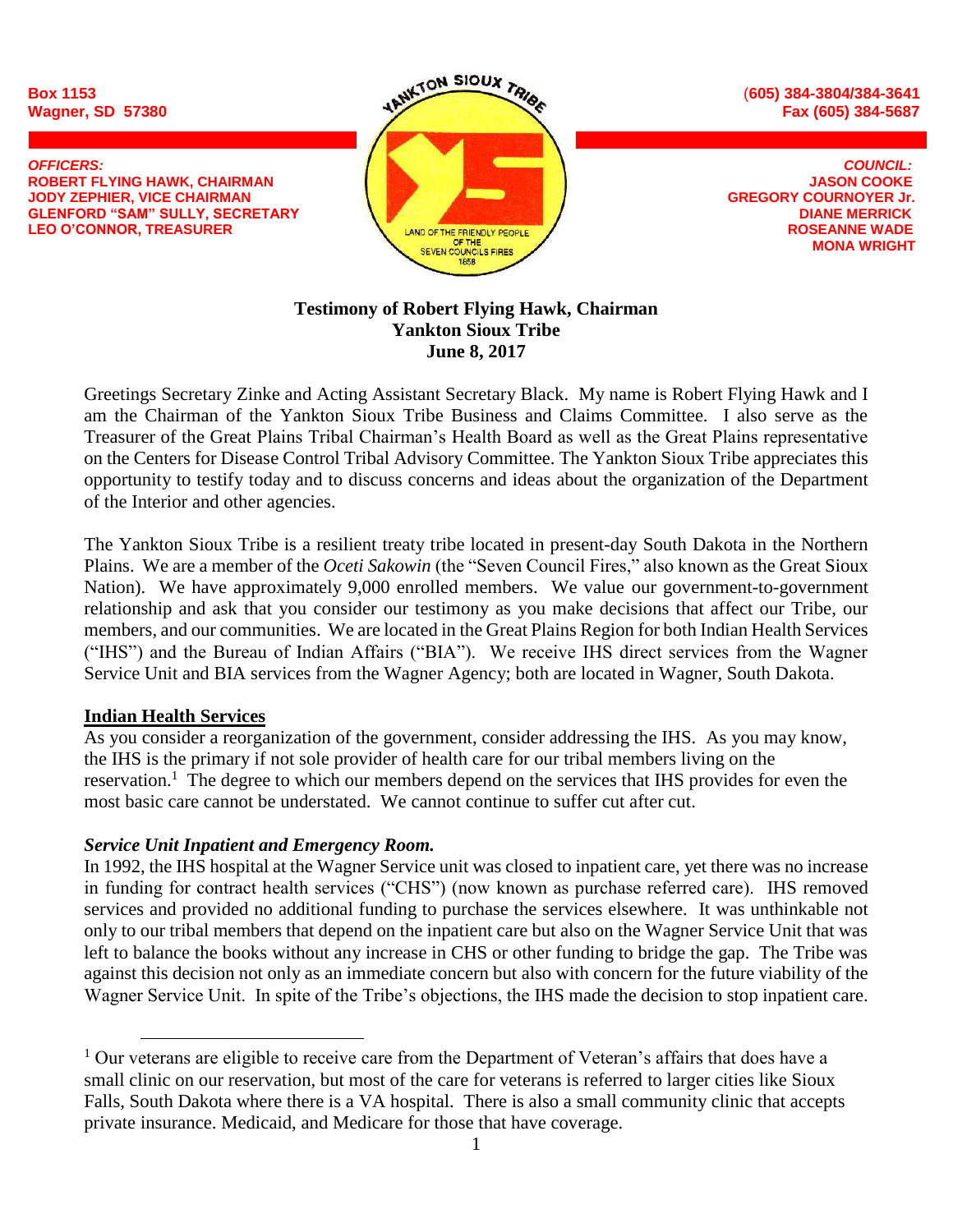Next, the IHS made the decision to close the 24-hour ER, and to open an urgent care facility in its place. The Tribe was forced to challenge the closure. While the Tribe was initially successful in its lawsuit, once the IHS met the statutory requirement that it produce a report to the Congress, it was free to close the ER.

In 2005, the IHS commissioned such a report to conduct a final evaluation of the Wagner Service Unit. "The Sharpless report recognized there would be significant hardships to tribal members if the emergency room were closed, but nevertheless recommended partial closure of the Wagner emergency room by replacements with an urgent care facility. The report notes that 'it could be forecasted that lives would certainly be lost' if the Wagner emergency room closed." *Yankton Sioux Tribe v. United Stated Dep't of Health & Human Services*, CIV 07-3096 (8th Cir. 2008). In March 2008, the IHS closed the 24-hour emergency room and compensated the Wagner Service Unit budget by adding \$64,000 for "Priority I" care for the remainder of the year.<sup>2</sup> There have not been additional funds awarded to the Wagner Service Unit budget since that time to compensate for the additional CHS or purchase referred care services. It then became the norm that tribal members would seek emergency health care at the local non-IHS community emergency room. Tribal members were forced to seek this care even without knowing whether the IHS had the funds available to pay for those emergency services or whether the tribal member would become personally liable for payment of those medical bills. Unfortunately, it is more frequently the latter leading many of our tribal members to simply attempt to wait until the Wagner Service Unit IHS clinic opens rather than face the possibility of medical bills that could cripple their household's finances. Similarly, if tribal members are in need of CHS/purchase referred care and they do not meet the "Priority I" threshold, they are forced to suffer through the pain until funding becomes available. The real-life implications are that it is common-place to meet tribal members that live for months at a time or permanently with broken limbs and other ailments that are not treatable at the Wagner Service Unit clinic and yet do not amount to Priority I. This state of healthcare would be unacceptable in any other context yet it is what our tribal members face every day. Eventually, the prediction contained in the Sharpless report was realized when a tribal member lost his life in the parking lot while waiting for the IHS to open.

It was widely reported that funding was the reason the IHS closed the 24-hour emergency room because the facility did not meet the emergency room criteria as defined by the Center for Medicare and Medicaid Services and therefore the facility would not receive reimbursement from Medicare and Medicaid for those patients eligible for that third-party coverage. I am sorry to report that the sole licensed medical doctor at the Wagner Service Unit has recently retired. IHS allows non-licensed medical professionals that hold degrees from medical schools outside of the U.S. to practice in IHS facilities as long as there is a licensed doctor at the facility. Now, there is no longer a licensed doctor at our service unit. IHS has been bridging this gap by temporarily re-assigning commission corps but that is a temporary fix. We need to attract permanent licensed doctors to our service unit. I would also like to point out that while funding was the reason the IHS closed the 24-hour emergency room, there are more employees at IHS now than there were when the 24-hour emergency room was open. Now, as we know, there is a hiring freeze at IHS that has exacerbated the situation. Together with rumors of anticipated budget cuts in HHS and IHS

 $\overline{a}$ 

<sup>&</sup>lt;sup>2</sup> Pursuant to 42 C.F.R. 136.23(e), each Area establishes the medical priority of care when CHS/purchase referred care is insufficient (it is insufficient every year). Priority I is emergent or acutely urgent care services that IHS defines as "diagnostic or therapeutic services that are necessary to prevent the immediate death or serious impairment of the health of the individual, and which, because of the threat to the life or health of the individual necessitate the use of the most accessible health care available and capable of furnishing such services. Diagnosis and treatment of injuries or medical conditions that if left untreated, would result in uncertain but potentially grave outcomes." [https://www.ihs.gov/chs/index.cfm?module=chs\\_requirements\\_priorities\\_of\\_care](https://www.ihs.gov/chs/index.cfm?module=chs_requirements_priorities_of_care)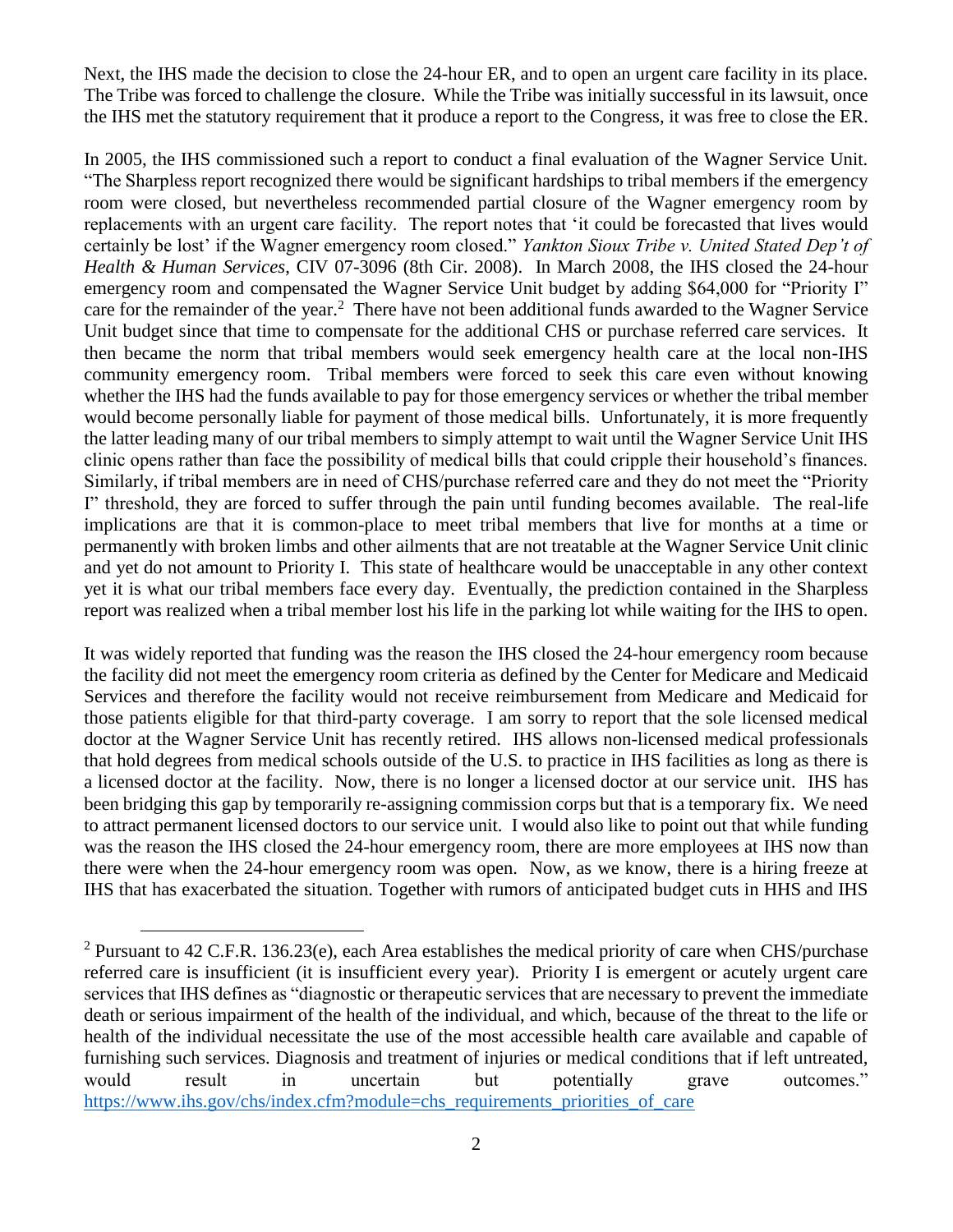funding are essentially shutting down recruitment efforts. We already start out at a disadvantage because the salary is often below what a doctor could receive elsewhere, but coupled with the remote location and the possibility of reductions in staff, salary freezes, and limits on procurement, it becomes nearly impossible.

The Tribe seeks solutions that will serve the best interest of the Tribe and its members and in the context of health care, the Tribe wishes to ask for your help in re-opening the 24-hour emergency care at the Wagner Service Unit as well as help in re-opening the in-patient hospital services even as modestly as a few beds. It is also imperative that IHS recruit and maintain licensed medical doctors.

### *Doctor's Quarters*

One of the ways to attract licensed medical doctors is to have living quarters available solely for IHS doctors. The IHS requested to obtain land from the Tribe in order to build doctor's quarters and the Tribe identified a parcel of land near the IHS facility. At the time the request was made, the Tribe was told by BIA that it would be placed into trust status in approximately three years. The Tribe applied for it to be placed into trust and was soon notified that State of South Dakota challenged the land-into-trust decision. The Tribe approved the lease based upon a letter from IHS that said, "[w]hile it is understood that the Tribe would have to pay taxes on the land if it is not in Trust status, the benefits of having ten (10) staff quarters far outweigh the potential of losing the project funding and ultimately not having any staff quarters built at Wagner." The land is still not in trust status due to multiple challenges by State and local governments. Meanwhile, the Tribe has continued to pay taxes amounting to hundreds of thousands of dollars but the IHS Wagner Service Unit still does not attract licensed medical doctors as mentioned above. The Tribe seeks solutions to address this situation.

# *Yankton Tribal Shares*

The IHS currently utilizes a funding formula that calculates what the IHS calls "shares". These shares are calculated in a non-uniform manner according to each region's own formula. In addition, the funding formula that is administered by the Great Plains area office in Aberdeen, South Dakota has been in place for quite a while. Our concern is that our Tribe has increased the number of patients at the service unit since the implementation of the funding formula without a corresponding increase of shares. As a result, we believe the tribal shares allocated to our Tribe is not reflective of the actual care that is sought at the service unit. While we have repeated sought out information, we often receive no response or information that is not helpful at all. We seek basic information as well as creative solutions to ensure that each service unit is given resources that are reflective of actual need rather than an archaic funding formula that is based upon outdated data. The result of the discrepancy between funding formulas across regions is that some regions have high funding of patients per capita and some regions have significantly less funding of patients per capita.

# *Referred Care*

Because our service unit consists of a small clinic, every day our people receive "referrals" from IHS physicians to specialists, labs, and hospitals. Tribal members used to go to those referrals assuming that any costs incurred would be borne by the IHS. Unfortunately, that is no longer the case. At Yankton, we have an ever increasing number of tribal members who have received thousands of dollars in medical bills in the mail that they did not expect, and that they cannot pay. This has become so prevalent that we not have tribal members who are refusing to seek the referral care that is necessary to protect their health, and in some cases, even their life, because they fear the possibility of being bankrupted by unpaid medical expenses. This is especially true for our veterans. A veteran may not initially want to drive 100 miles or wait three months to see a specialists, especially when the HIS is offering him a specialist which is closer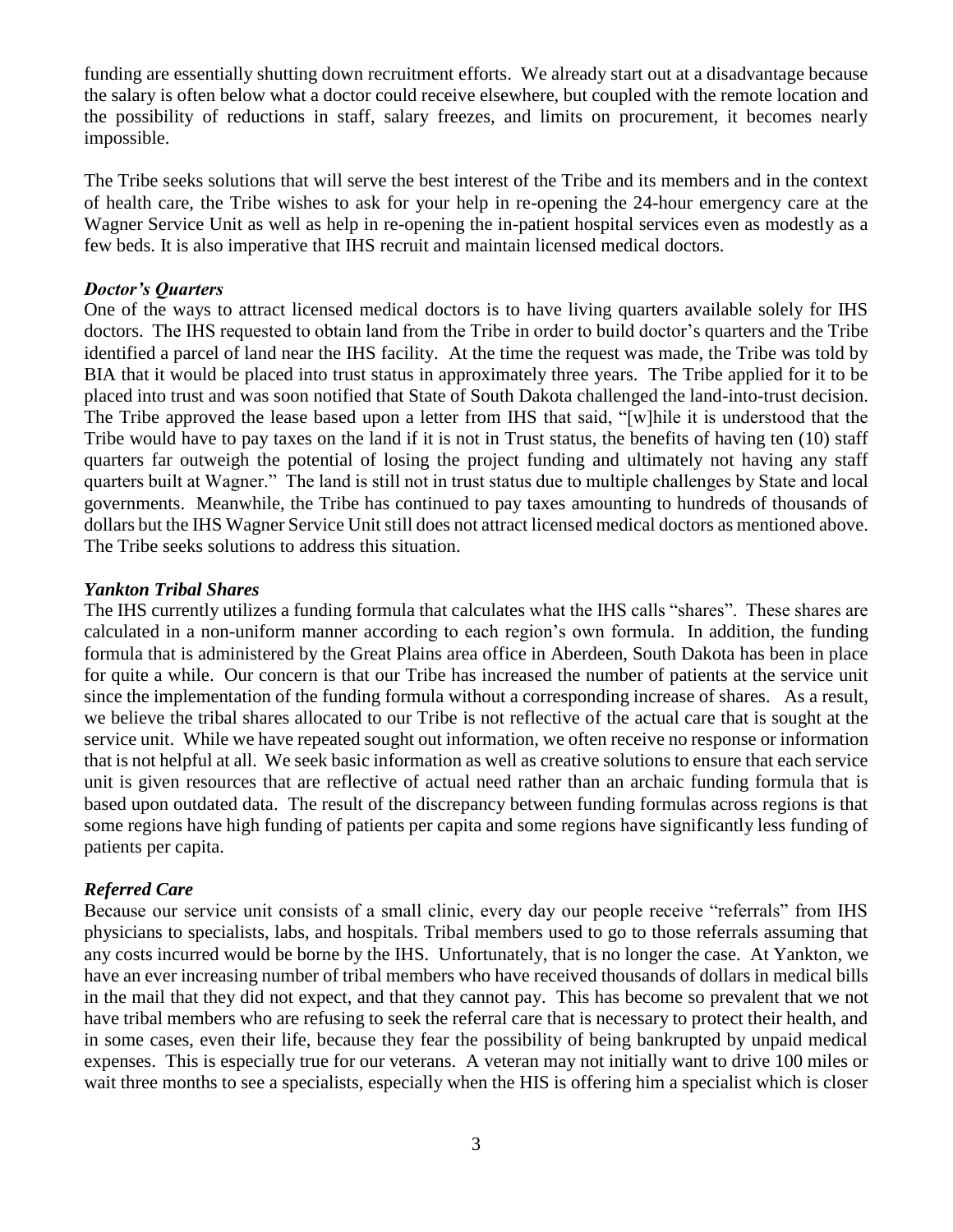and an earlier appointment. He might feel differently, however, if he knew that he was going to receive a large bill for taking IHS up on its referral offer instead of the Veteran's Affairs.

We are asking that IHS implement a policy that includes a process to notify a patient in advance when IHS is not prepared to pay for a referral care visit and related costs. The IHS needs to acknowledge that unpaid medical bills can literally bankrupt a family, and our people have a right to make an informed decision about the care that they choose to seek. It can even be as simple as indicating the amount of coverage IHS is offering on the referral form itself. That way our members can make informed decisions.

### *Regional Office and Headquarters*

We all know that there are never enough funds in the budget for IHS to provide all the care that is necessary for our members. The Tribe is concerned that there is unnecessary spending occurring at the headquarters and regional/area offices. It is a trickle-down effect that tribes, unfortunately, know all too well. The pot of money in the budget is spent at the headquarters, then the region/area, then to the service unit. By the time the funds get applied to actual services for patients, there is very little monies to provide patient care. The Tribe believes that a review or audit should be performed to review whether the current organization is the most efficient for the delivery of patient care. The Tribe is especially weary because cost was one of the reasons given for the closure of our hospital and emergency room, yet, as explained above, there is more staff at IHS than ever. Ironically enough, though, the IHS does not employ a United States certified medical doctor, as explained above. We ask that through this reorganization process, that you identify solutions to address these related concerns.

#### **Bureau of Indian Affairs**

The BIA suffers from a similar trickle-down effect. The funds are being spent to employ people at the headquarters and the regions/areas and provide services. The local agencies are then expected to work with reduced budgets and are often short-staffed. Recently, for example, a position opened up at our local BIA agency. We were told it would be filled but to this day, it has not been filled. We expect that either the work under that position is being handled by someone else on top of their regular duties or the work is being left undone.

# **Bureau of Indian Education**

The Tribe is against the removal of Bureau of Indian Education ("BIE") Educational Line Officers ("ELO") further away from the reservation. Currently, the tribally operated BIA school on our reservation, the Marty Indian School, shares an ELO with the schools on the Rosebud Reservation, which is two hours west of our Reservation. BIE has in the past proposed a reorganization that would remove these ELOs further away and place them in the Minneapolis/St. Paul, MN area. Such a drastic move away from the schools would render the function and purpose of the ELOs meaningless. Furthermore, the Tribe believes the BIE should be returned back under the BIA.

#### **Law Enforcement**

The Tribe operates a P.L. 93-638 contract for law enforcement. The Tribe would like to see Law Enforcement moved to the BIA. We believe this reorganization will clear up the frequent occurrences of miscommunication that we currently experience. For example, we often meet with Law Enforcement representatives from D.C. via telephone and occasionally in person. At one such meeting, we were give certain information and assurances regarding our law enforcement. However, when the same person returned to Washington, D.C., the information had changed and what we were told was no honored. This miscommunication happens with more frequency that we are comfortable or satisfied with. Accordingly, we would like to see Law Enforcement moved to BIA and there be local employees at the BIA agency to work with on law enforcement matters. The Tribe is concerned that there is an information breakdown as